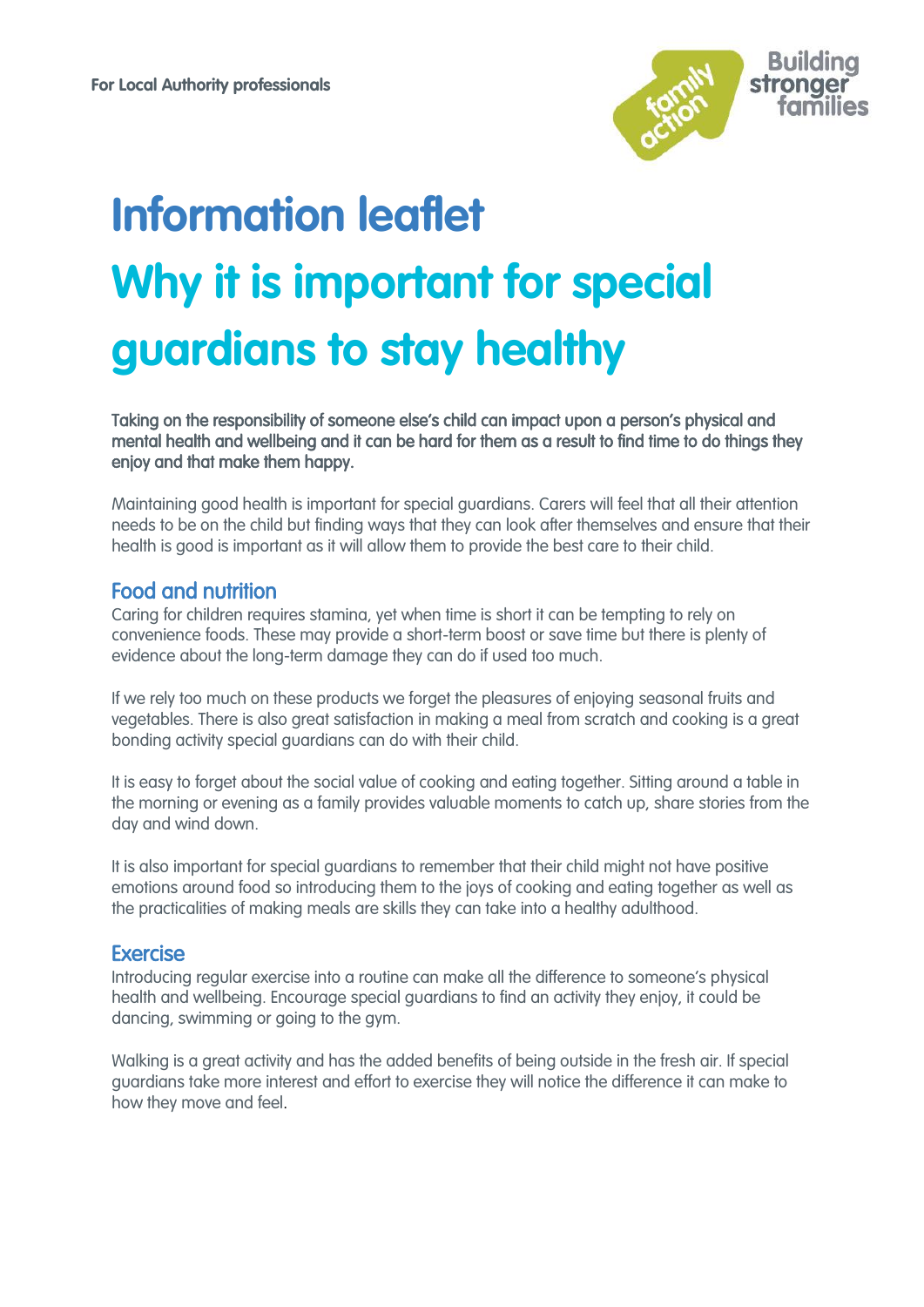

Finding an activity that special guardians can do with other carers or groups can provide them with motivation. They could also try and find an activity they can do as a family.

## Staying calm

It can be a challenge to manage the worries and stress of a caring role but special guardians should try and find relaxation strategies that can help them wind-down and relax. These strategies will help them cope during the most difficult times.

It may be that they re-discover a hobby or find a new one or it could be a simple activity like reading a book or listening to music. Some carers find meditation or yoga can help them to find a balance and de-stress. Some agencies and local authorities now provide regular yoga classes for carers

# Practical tips to share with special guardians

- Special guardians could experiment and introduce new flavours through herbs and spices from different countries and regions that they and their children have never tried.
- They could try and grow produce in their garden if they have one. If space is an issue, even a tub or window box can be used to grow herbs like rosemary or mint that can be used in meals. Children can really enjoy being involved in watering and weeding – and watching things grow.
- **Encourage special guardians to try to cut down on the artificial stimulants found in coffee, tea,** sugary drinks or alcohol. If they and their child find this difficult they can try and cut down gradually over time.

# Key points

 ſ

 $\overline{\phantom{0}}$ 

- While it is true that looking after others may be rewarding, no matter how much a carer loves and wants the best for their child being a carer is far from easy.
- Introducing regular exercise into a routine can make all the difference to a carer's physical health and wellbeing. Encourage them to find an activity they enjoy, it could be dancing, swimming or going to the gym.
- It is important for special guardians to remember that taking a moment for themselves is never selfish. In fact it is essential for them to keep going and provide the good quality care their child needs.